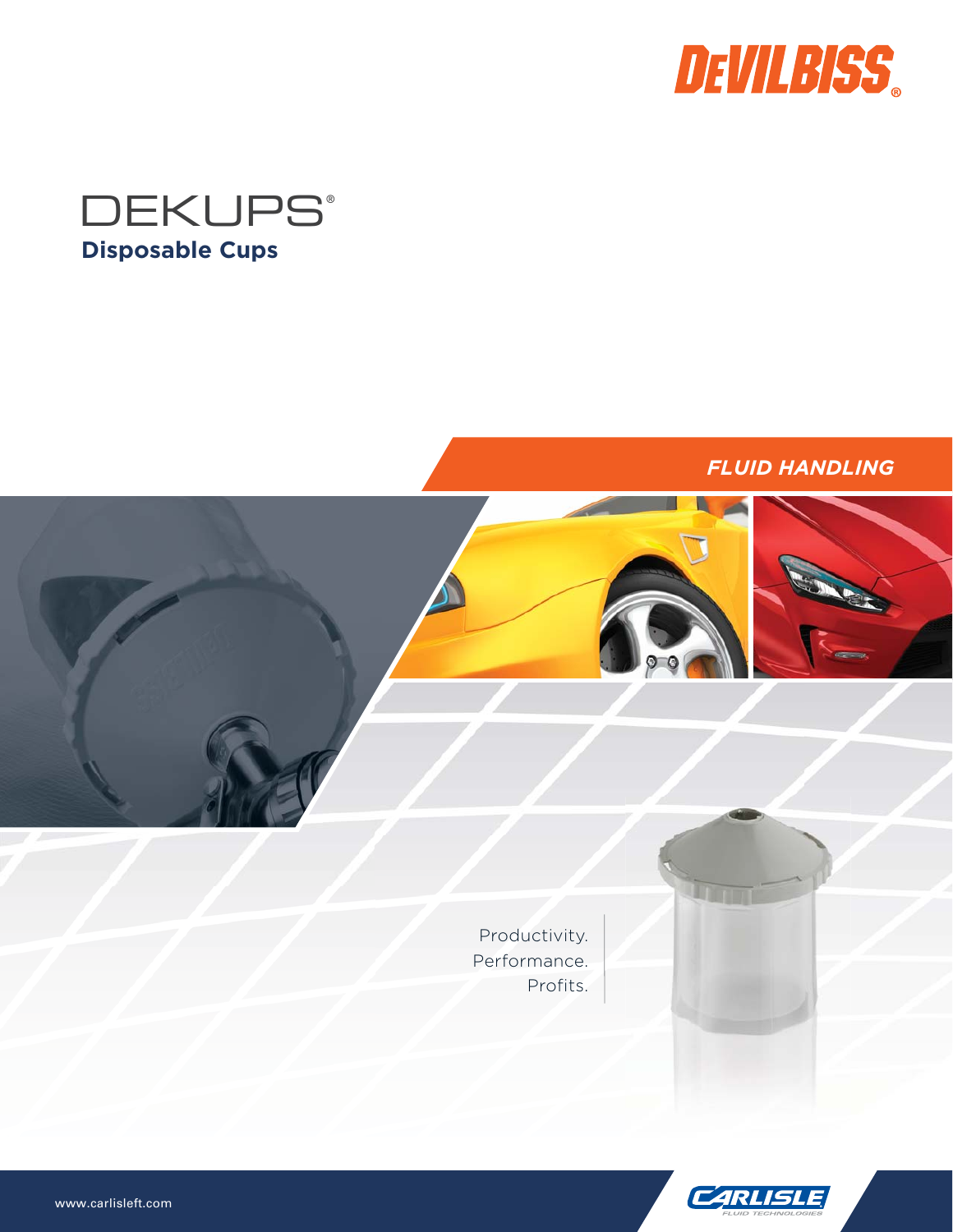# Increase Productivity and Efficiency

**Less Cleaning** – Only clean gun fluid passage vs. traditional gravity cups that require significant cleaning time and solvent use

**Reduces Steps** – Mix and spray with one cup. Multiple filter options reduce the need to strain paint

**Clean Paint Jobs** – Sealed, contamination-free system

**Coatings** – Works with a wide variety of coatings

**Safety** – Less exposure to cleaning solvents and VOC's

**Storage** – Temporarily store unused paint between coatings therefore reducing paint waste

## **HOW DOES IT WORK?**

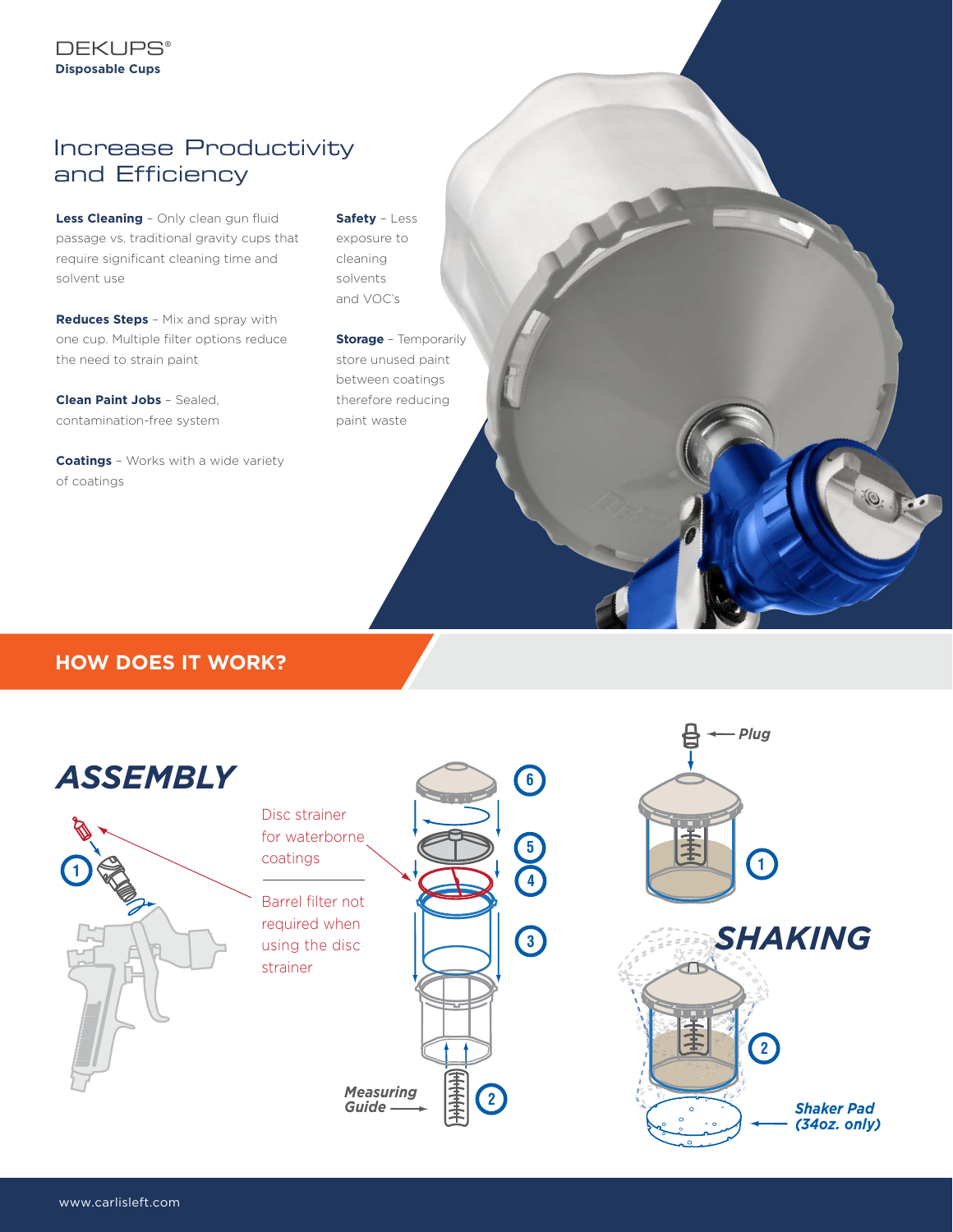# Designed for Durability and Performance

#### **Liner Collapses Evenly**

Liner system provides superior fluid flow, color match, and less over mixing. Spray at any angle including upside down.

#### **Multiple Filter Options**

Choose the right filter for your job. Barrel filters offer additional savings, while disk filters provide sizable filtration for superior fluid flow of waterborne paints.

#### **Positive Locking Connection**

Non-threaded easy on and off design allows for a tight and secure connection. Adapters available for virtually all guns.

#### **Self-Dispensing Packaging**

Mount. Dispense. Discard. Conveniently packaged for production shops.